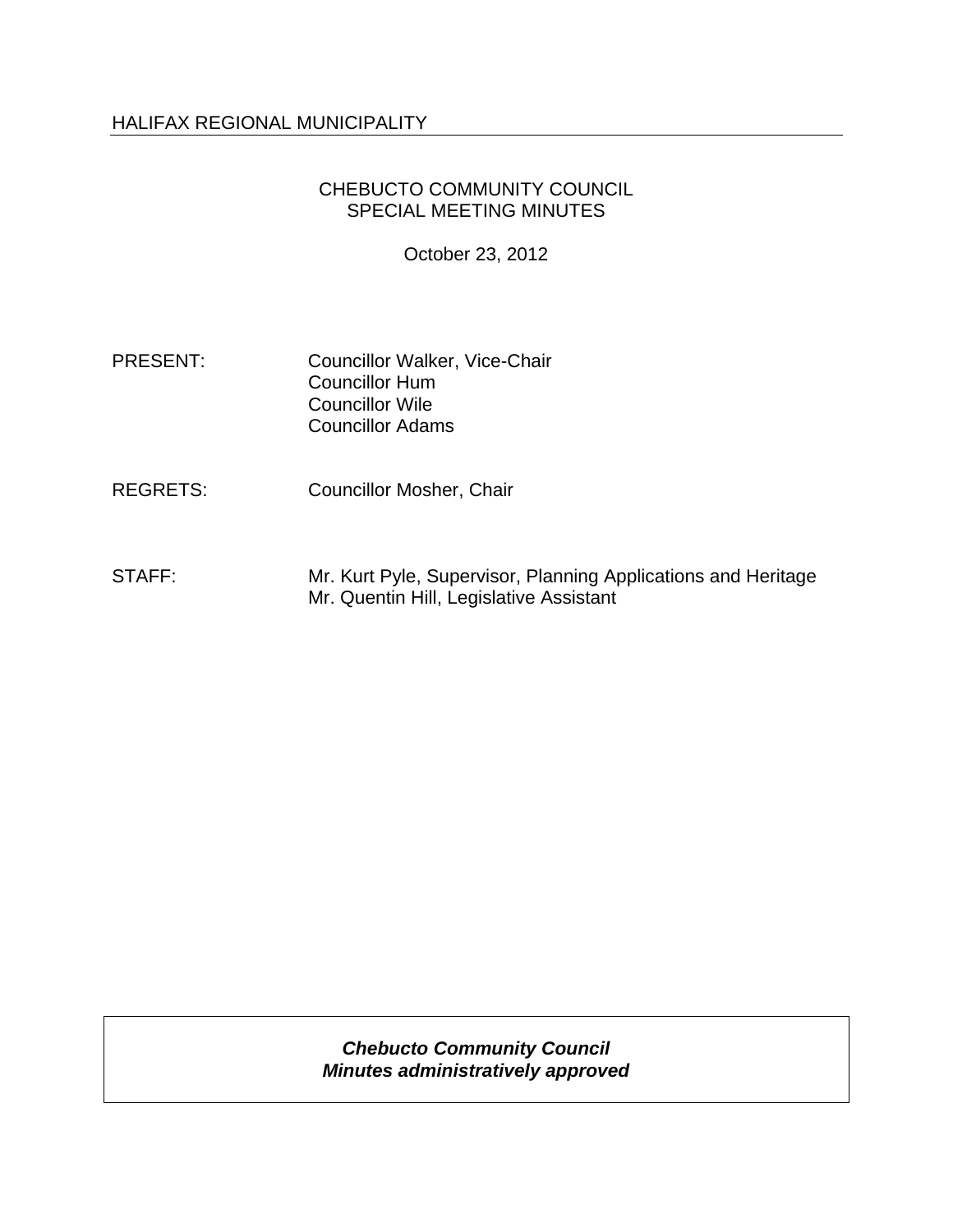# TABLE OF CONTENTS

 $\overline{2}$ 

| 3. APPROVAL OF THE ORDER OF BUSINESS AND APPROVAL OF ADDITIONS |  |
|----------------------------------------------------------------|--|
|                                                                |  |
|                                                                |  |
|                                                                |  |
|                                                                |  |
|                                                                |  |
|                                                                |  |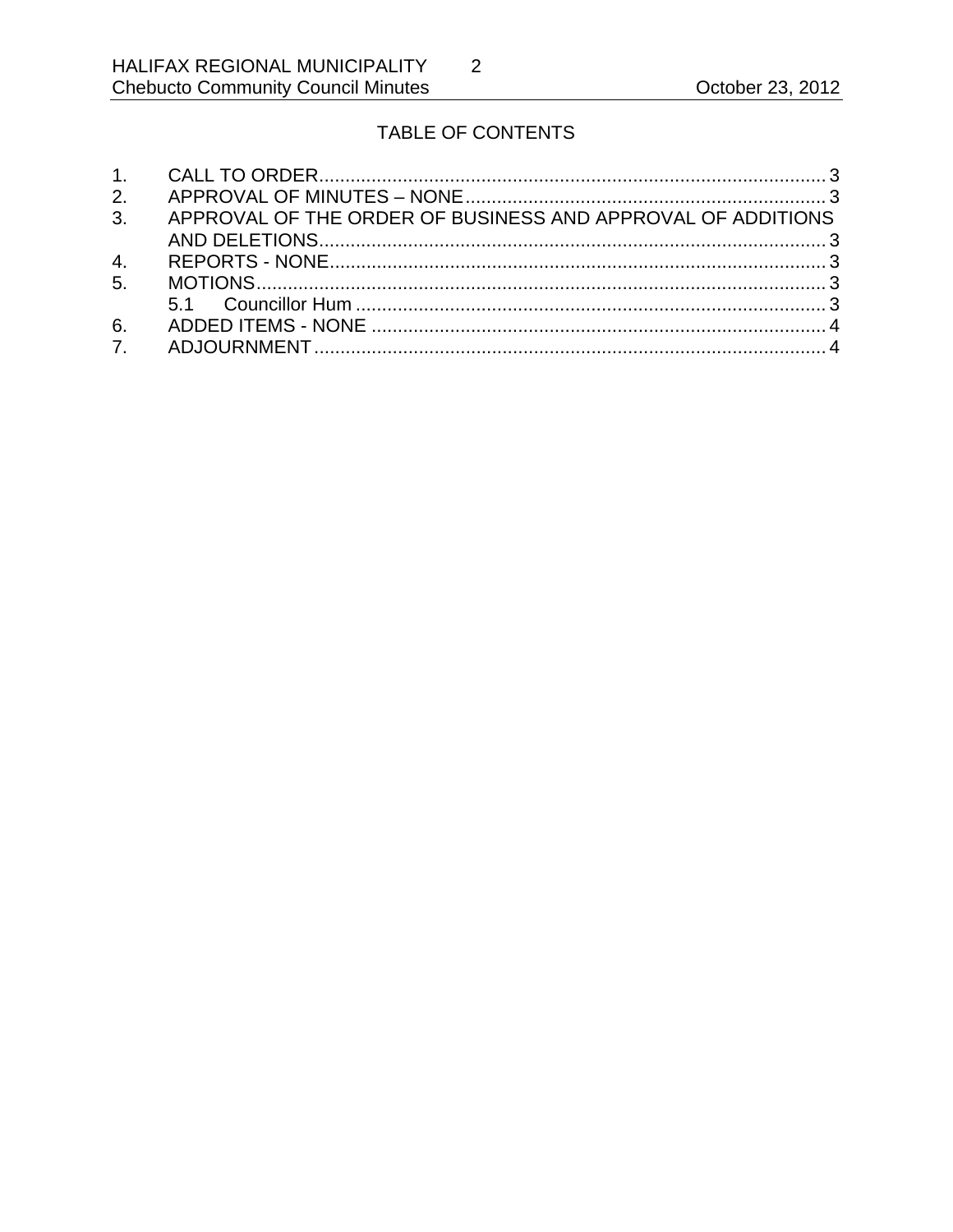# **1. CALL TO ORDER**

Councillor Walker called the meeting to order at 1:31 pm.

## **2. APPROVAL OF MINUTES – NONE**

## **3. APPROVAL OF THE ORDER OF BUSINESS AND APPROVAL OF ADDITIONS AND DELETIONS**

**MOVED by Councillor Adams, seconded by Councillor Hum that the Order of Business be approved as presented.** 

#### **MOTION PUT AND PASSED.**

- **4. REPORTS NONE**
- **5. MOTIONS 5.1 Councillor Hum**

## **MOVED by Councillor Hum, seconded by Councillor Adams that Chebucto Community Council approve Councillor request for HRM to hold a second Public Information Meeting regarding Case 17002 Rockingham South proposed development.**

Councillor Hum stated that a long time had passed since the first public information meeting. She noted that the proponent also had their own public information meeting on the development. Councillor Hum indicated that because a long period had passed residents had raised a number of questions and concerns that they wanted to have addressed.

Councillor Walker noted that usually a second public information meeting is held when new information is available. He requested Councillor Hum provide any new information that had not been presented at the first public information meeting.

Councillor Hum stated that not all residents have access to the internet and not always able to get updates on developments. She indicated that the time delay had caused many residents to question to the development.

Councillor Wile requested Councillor Hum clarify what implications she is aware of since the last public information meeting. She noted that there were a large number of residents who attended the first meeting.

Councillor Hum noted that residents like to be able to have the developer and staff in a meeting session to address questions.